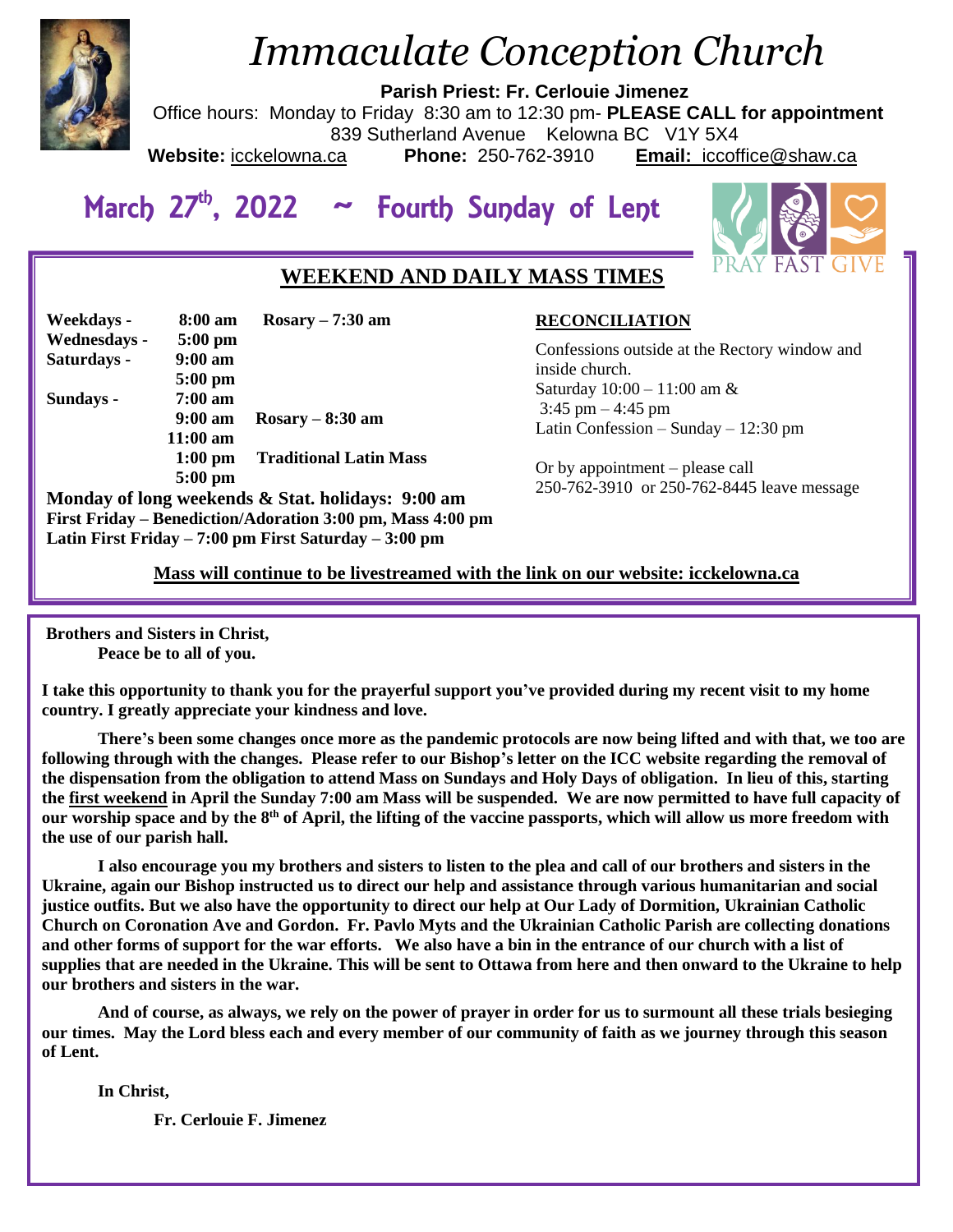**Parish & Religious Ed Offices PLEASE CALL OR EMAIL to make an appointment Parish Office: Maureen Marks**  250-762-3910 ext. 0 or [iccoffice@shaw.ca](mailto:iccoffice@shaw.ca) **Religious Ed office** David Ziebart [david@icckelowna.ca](mailto:david@icckelowna.ca)  250-762-3910 ext. 3 Leanne Hopegood [leanne@icckelowna.ca](mailto:leanne@icckelowna.ca) 250-762-3910 ext. 4 **LENT RECONCILIATION SCHEDULE** St. Charles Garnier 6:30 pm Mar. 31 Thurs **Immaculate Conception 3:30 pm April 7th Thursday Mass and Stations of the Cross during Lent Confessions 4:00 pm Mass 4:30 pm Stations of the Cross 5:00 pm ALL ARE WELCOME! WORLDWIDE ROSARY FOR PEACE**. ICC will join 4,615 locations throughout the world to pray the Rosary for World Peace - every **Wednesday** during Lent **at 6:00 pm** in the Church. Holy Mass at 5:00 pm. This is the weapon of our times! All are welcome to join together in prayer! **Jesus the River of Life Charismatic Conference April 29-30, 2022** Summerland BC - Holy Child Church. Join Father Trevor Nathasingh as he examines the word of God from Rev. 22:1-2, "The River of the Water of Life, flowing from the throne of God, for the healing of the Nations."

Come and experience the Word of God, living and active in us, as we listen to the promptings of the Holy Spirit and learn how to co-operate with God as he reveals His perfect plan for us. There is no registration fee, but a love offering will be accepted.

Register: Zoom Link - email Loree Renwick by April 26 [ndccrs2020@gmail.com](mailto:ndccrs2020@gmail.com) or on-site April 29: Holy Child Church, Summerland BC Pre-conference info: call/email Roy MacIntyre 1-778-740-050[8 roymacintyre@shaw.ca](mailto:roymacintyre@shaw.ca) or visit:<https://www.holyspiritbaptizer.com/conference> Post-conference: talks on web.

#### **REMEMBER TO PRAY FOR THE ILL:**

j

Rosemarie Rosser, Luisito and Crispin Clemente, Nancy Brisson. Paul Meyer, Ginoefa Diakow, Rick Lock, Cathie Lock, Mertis Filiatrault, Sister Barbara, Candace Gilmore-Stephensen, Anne Engel, Aisley Ducharme, Tony Lunelli, Catherine Fortunat, Michael M, Trudy Szulkies, Cherie Lynn Walsh, Suzanne Crowe, Alicia L, Rosa Maria Santos, Arthur Cobham, Marcus Cresswell, Ray Pauluk, Aggie Turner, Roger Jolicoeur, Desjardines families, Rachel Donegan, & Ernie Poitras.

\*\*If you have a loved one that you would like on the prayer list or if you know of someone who no longer needs to be on the list please contact Maureen at the Parish office – 762-3910 ext. 0, or email at iccoffice@shaw.ca

## **MASS INTENTIONS Repose – R. Intention – I.**

| Sat. Mar 26<br>Sun. Mar 27                                                    | 9:00 am <b>I.</b> Sarah Bernacki<br>5:00 pm Special Intention<br>7:00 am <b>I.</b> Fr. Ron Dechant<br>9:00 am Intention of Parishioners<br>11:00 am Intention of Parishioners<br>5:00 pm <b>I.</b> Kathleen Mayhew                                                                           | 9:00 am <b>I.</b> Rod Atwell<br>Sat. Apr 2<br>5:00 pm I. Sarah Bernacki<br>Sun. Apr 3 9:00 am Intentions of Parishioners<br>11:00 am Intentions of Parishioners<br>$5:00 \text{ pm}$                                                                                               |
|-------------------------------------------------------------------------------|----------------------------------------------------------------------------------------------------------------------------------------------------------------------------------------------------------------------------------------------------------------------------------------------|------------------------------------------------------------------------------------------------------------------------------------------------------------------------------------------------------------------------------------------------------------------------------------|
| Mon. Mar 28<br>Tues. Mar 29<br>Wed. Mar 30<br>Thurs. Mar 31<br>Fri<br>April 1 | 8:00 am I. Maria & Arnel Cristobal<br>8:00 am <b>R.</b> Cec Kaller<br>8:00 am <b>R</b> . Elizabeth Sperle<br>5:00 pm <b>I.</b> Gudrun Cobham<br>8:00 am <b>R.</b> Matthew & Anna Mae Collins<br>Special Intention<br>8:00 am<br>3:00 pm Adoration/Benediction<br>4:00 pm Mass for the Unborn | Mon. Apr $4\quad 8:00$ am<br>Tues. Apr 5 8:00 am I. Mayhew/Bullock & Kahn families<br>Wed. Apr 6 8:00 am R. Hans & Hildegard Novelletto<br>5:00 pm I. AnnMarie & Matthew Bernacki<br>Thurs. Apr $7\,8:00$ am <b>R</b> . Carl Eichinger<br>Apr 8 8:00 am I. Alfred Geismayr<br>Fri. |

**Stations of the Cross during Lent – Fridays at 5:00 pm in the Church. All are welcome!**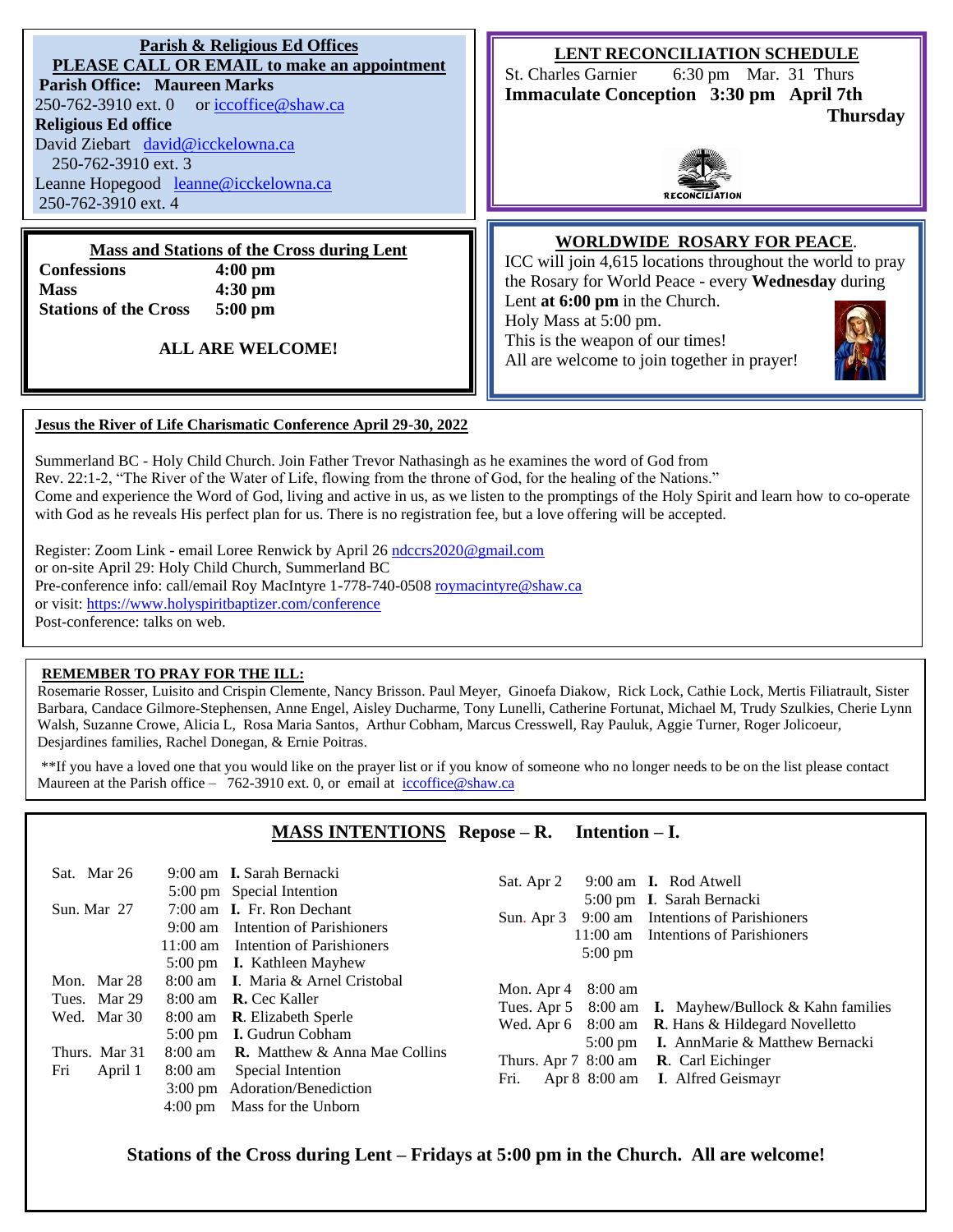# *St. Vincent de Paul*

#### God of Love,

Through this Lenten journey, purify my desires to serve you in the person of the poor. Free me from ignorance, fear, intolerance. any temptations to judge others, or to place myself above others. Grant me a generous heart that I may use my gifts and talents to help those in need.

#### **We are still in need of a treasurer for Saint Vincent de Paul. If you, or someone you know, is good with numbers, please prayerfully consider sharing your gifts in this way.**

Saint Vincent de Paul members will be standing with collection boxes this weekend. 100 per cent of your donations are used in the service of the least fortunate. Thank you for your continued generosity.

For those who are able to give financially, we are now able to accept e-transfer donations at [icc.ssvp@gmail.com](mailto:icc.ssvp@gmail.com), or through our National website: ssvp.ca . Click donate and choo Immaculate Conception Kelowna.



Thank you for your generosity to those in need.

#### **LEGION OF MARY -** Pray, Consecrate, Serve

Next meeting is Tuesday April 12th at 1 pm in the Blue Room of the parish hall. Newcomers welcome. For more information phone Annie at 250-762-5072 or Colleen 250-868-8071.



# **ICC STUDENT SPONSORSHIP HAITI**

Bonjou from Haiti! 85% of eligible children in Haiti enroll in primary school. Yet, nearly 57% of those children will leave their schooling before Grade 9.

Our school, Institute Mixte Remax (IMR), provides grades Preschool to Grade 9, ensuring that students who begin their education at IMR have an opportunity to achieve at least a minimum Grade 9 education.

For all our students' profiles: <https://www.haitiinmyheart.ca/icc-parish> .

This week, meet 5 year old Jean!



# **EASTER SCHEDULE**

**HOLY THURSDAY** (April 14) Evening Mass of the Lord's Supper 7:00 PM Procession of the Blessed Sacrament & Reposition (Please bring your own candle) 8:30PM – 10:00 pm

## **GOOD FRIDAY** (April 15)

Holy Rosary 9:30 AM Stations of the Cross 10:00 AM Seven Last Words / Devotion to the Seven **Sorrows** 12 NOON Good Friday service of the Lord's Passion 3:00PM Procession of the Crucifix (Please bring your own candles) 4:30PM

#### **HOLY SATURDAY** (April 16)

Rosary 9:30 am Sacrament of Confession 10:00AM – 11:00AM Blessing of Easter Food 12 NOON

Chaplet & Novena to Divine Mercy 3:00PM Easter Vigil (Please bring your own candles) 8:00PM

### **EASTER SUNDAY** (April 17)

Rosary 8:30am Holy Mass 9:00 am Holy Mass 11:00 am Traditional Latin Mass 1:00 pm

Chaplet & Novena to Divine Mercy 3:00 pm

Holy Mass 4:00 pm

## **\*\* No 5:00 pm Mass on Easter Sunday**

Monday – April 18 Rosary – 8:30 am, Mass – 9:00 am Novena to Divine Mercy  $-3:00$  pm, Mass  $-4:00$  pm Tues. to Friday – Rosary 7:30 am, Mass – 8:00 am Novena to Divine Mercy – 3:00 pm, Mass – 4:00 pm

Sat. April 23 – Rosary – 8:30 am, Mass – 9:00 am Novena to Divine Mercy 3:00 pm**, Mass – 4:00 pm \*\* No 5:00 pm Mass on April 23rd**